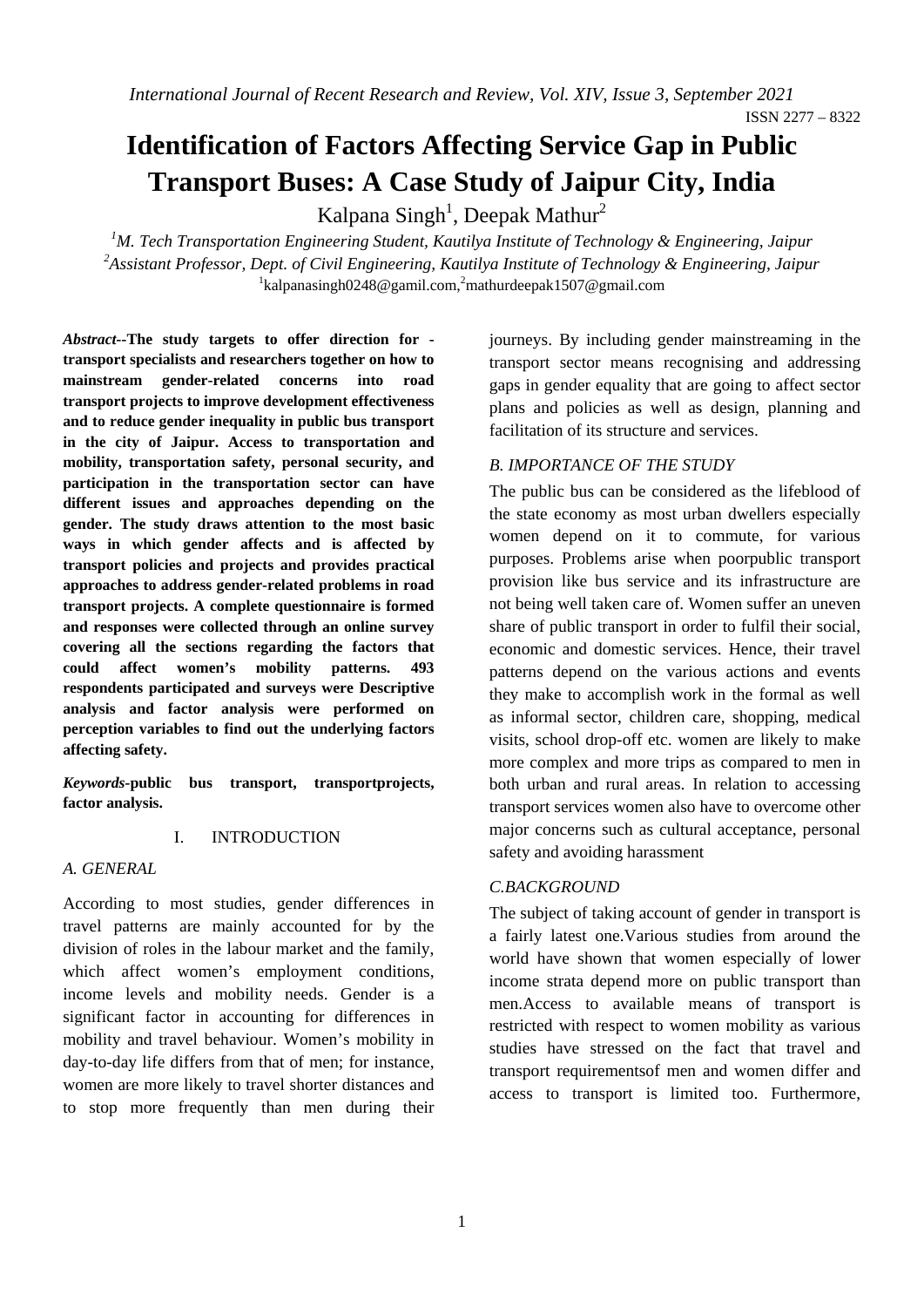women access to transit services is more restricted for women, hence making constricting the number and purposes if trips they make.

## *E. OBJECTIVE*

The objective of this study is to identify the parameters that affect safe and secure travel for women in public bus transport in Jaipur and address their unmet needs which. To study and understand the paradigm around women safety concerns in public transport globally and best practices adopted globally to ensure safer travel for women commuters worldwide.

#### II. LITERATURE REVIEW

Pankaj Sharma et al. (2017)[1]In order to improve the service quality of public bus transport system of Jaipur about 30 percent passengers recommended to increase the frequency of buses.Apart from the parameters such as availability of timetable at bus stops, overcrowding in the bus and availability of seat during peak hours most of the parameters had a tally less than 3.0 (neither satisfied nor dissatisfied) which further indicates that majority of commuters seem to be satisfied with maximum of the service parameters of public transportation system. The parameters such as fare, safety at bus stop consistency, frequency, service and network had a mean value of less than 2(satisfied)and was highly valued by the commuters. While on the other hand the parameters which were rated lowest were information on buses about next stops, overcrowding, time table, information of bus stop and reliability. These were the parameters which were discovered while observation and were suggested by the passengers for improvement in the service quality of the public bus transport system in the city of Jaipur

Besides, Hassan et al (2013) [2]Has studied that the parameters such as cost. frequency, seat availability, cleanliness, comfort, Infrastructure and vehicle design, ticketing system, travel time, duration, staff behaviour, access to information and safety and security are the most desirable service quality parameters which are indicated as the efficiency indicators. By implement a whole-journey approach in urban planning and research is important because it needs to be acknowledged not only how specific steps of the journey affects women's mobility, but also how the parts interact with each other using a holistic perspective.

Tiwari and Jain (2012) [3**]** The public transport system has the probability of inviting a large no of customers especially private vehicle users. Therefore, in order to encourage private vehicle users to use public transport often the route specific public transport system should be encouraged. The route specific transportation will reduce the travel time as it is dependent on bothurban and transport development patterns of the area in specific. Delbosc and Currie (2011) [4]found thatmostly public transport services are generally designed to travel toward city centre during rush hours which doesn't match with travel patterns of women in general who often travel local neighbourhood outside rush hours making short and linked trips. To take account of safety problems, women should be allowed greater scope to alight closer to their final destinations, outside the normal bus stops, in the evening and at night. Gender, incidents of personal safety, feeling comfortable with people you don't know on public transport had the influence on perception of safety Babinard (2010)[5] studied that gender equality policies have been developed by many countries while others have prepared gender action plans. Practical and concrete perspectives can be expanded by including women in the planning of transport systems for other vulnerable users such as children, the elderly and the disabled. By reducing long periods of time waiting for transport, improving adequate facilities, and addressing overcrowding and lack of safety for women can be improved. Pedestrian safety of both men and women can be increased by making road components such as sidewalks as a part of road public transport projects. Targeted local responses noncommuter or decentralized services to help women access specific destinations such as markets, educational and employment facilities, administration offices and services should be supported.Sideris and Fink (2008) [6] said that the consequences of fear have led women to utilized precautionary measures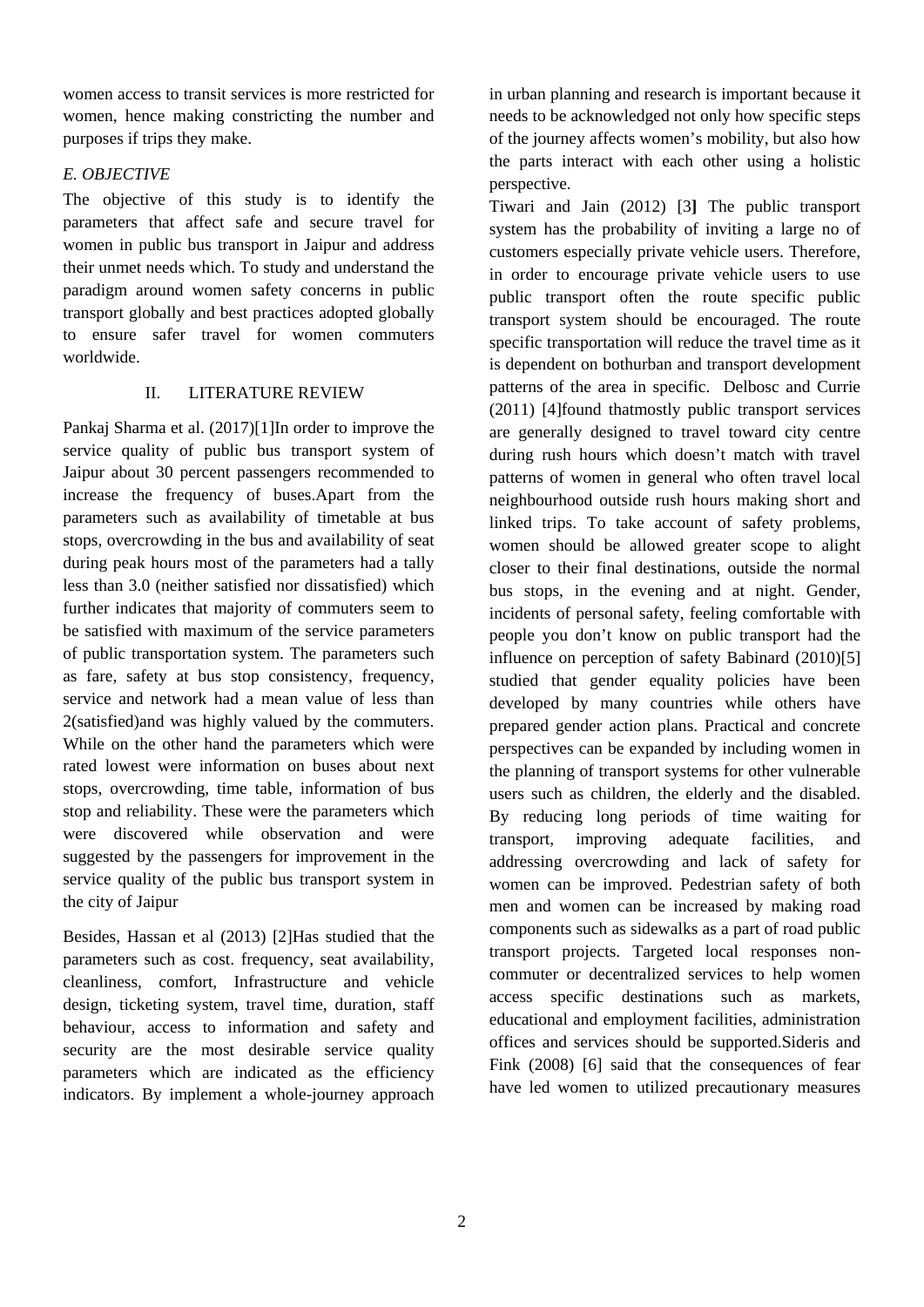and strategies that affect their travel patterns. The measures and strategies adopted by women are such as behaving in a certain manner among people, selecting certain routes, changing their mode of choice and passage and traveenvironment and sometimes finally shunning certain environmental situations and many more. According to Lynch and Atkins (1988) [7**]** Many women take steps to avoid putting themselves into what they consider to be vulnerable positions; sometimes not travelling at all. Women are constrained in their travel choices and their lifestyles are restricted. While some women take assertive action, many are less confident.Meghna Verma et al(2017) [8] study was planned to identify the various service gap that exist related to safety and at the same time the expectations of women commuters from the bus service of the city. The study aimed particularly the participation of women because Bangalore has been growing at a fast pace with increasing levels of congestion with a high percentage of women being dependent on public buses. The analysis comprises of questions related to the various parameters such as socio-economic background, perception of safety, complain and grievance system etc. which were asked by conducting a survey. The factor analysis and descriptive analysis was adopted to extract the major factors contributing the service gap. Logit model was also calculated for binary dependent variable of feeling of safety. The results from the study that infrastructure is an important parameter that affects the safety while travelling. The various factors such as proper lightning at bus stops, levelling of footpaths along with security alarms in buses also affects the perception of safety in mind.

## *A. SUMMARY*

The above literature concludes that factors like overcrowding, lack of space, information, delay, unreliable public transport services impact women more as compared to men.Therefore, the definition of public transport for the project is not limited to travel journey inside the bus but can be summarised into the following aspects of journey such as access and egress trips, waiting at bus stop, boarding and alighting and journey inside.

# III. STUDY AREA

Jaipur is the capital city of the state of Rajasthan and is surrounded by Aravalli hills. it is spread to a distance of 467 sq.km and houses a population of 3.4 million making it the  $10<sup>th</sup>$  largest city of country and the fastest growing being a popular destination because of its cultural heritage, history and architecture it makes it extremely popular among tourist by the name of "Pink City"

## *A. MODE SHARE AND TRIP LENGTH*

In terms of physical and demographic parameters the city of Jaipur had seen a tremendous growth. The people were unwillingly fortified to buy personalized vehicles for their own conveyance as the maximum percentage is shared by two-wheelers which is accounts for 40.67 percent and the minimum percentage of only 0.54 percent is contributed by metro. Cars and taxi accounts for 24.01 percent while 23.73 percent is contributed by bus and mini-bus. The data indicates that in case of public transport bus service is quite a popular option in comparison to metro. Thetotal trips done by users through various mode is 9.12 km. out of the total trips done homebased trips have an average length of 8.74 km while non-home-based trips account for 7.87 km.

## *B. PUBLIC BUS TRANSPORT IN THE CITY*

The public transport system in Jaipur consists mainly of city buses operated by Jaipur City Transport Services, minibuses operated by private operators, and intermediate public transport modes such as taxis and auto rickshaws across the entire city. All over a total of 10 routes have been defined as high traffic density routes. Jaipur City Transport Services operates a fleet of 300 buses. The existing city buses operate on seven radial and three circular routes spread across the city, with a high concentration around the core area. The minibus fleet of about 1,900 operates on 28 routes. The buses cover 143 bus stops all over the city and satellite towns. Only about 30 buses are available per 100,000 population.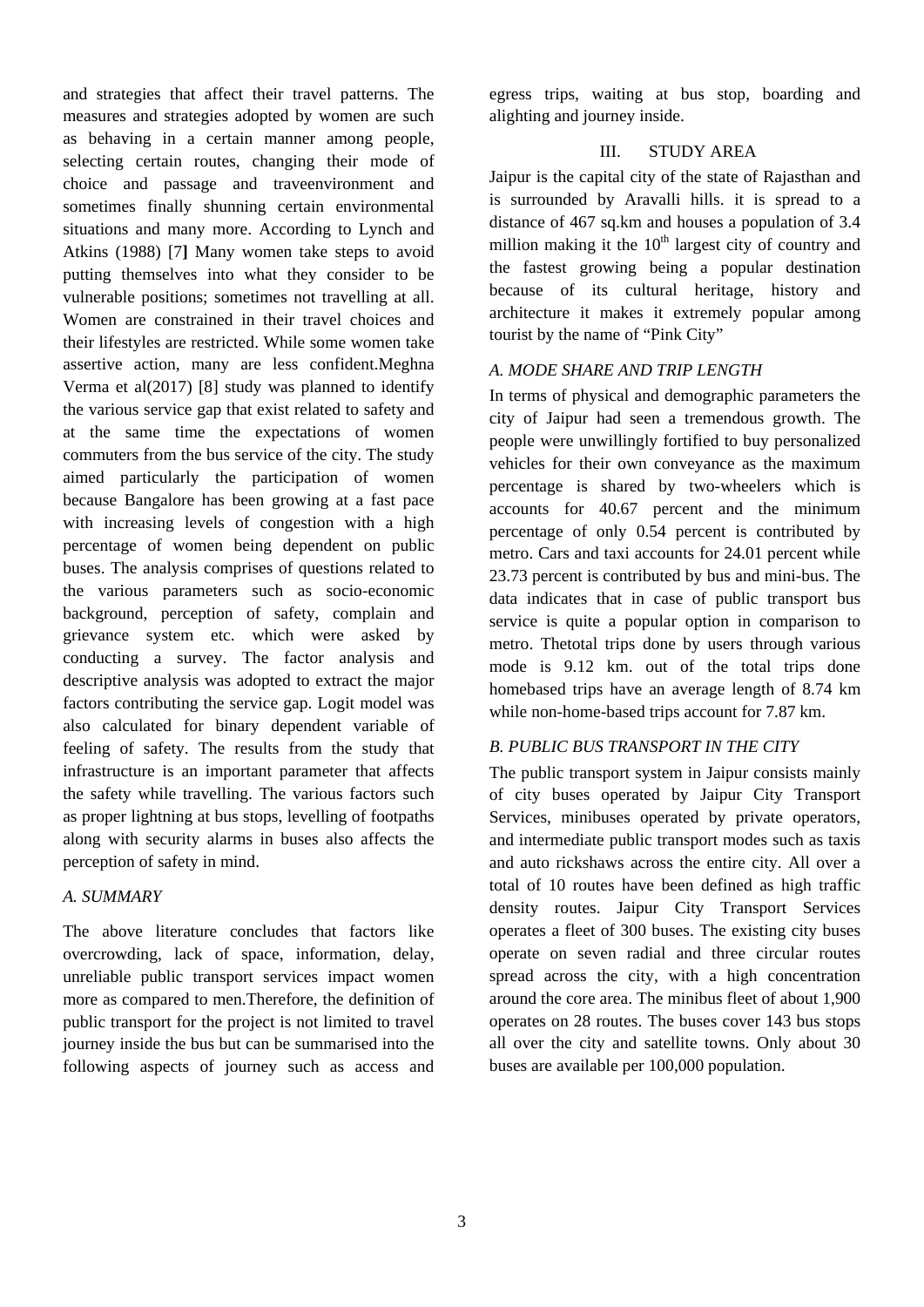# IV. DATA COLLECTION ANDMETHODOLOGY

For this study the primary data was collected through the questionnaire. The study was conducted in the Jaipur city. The targeted individuals for the data collection were students or working women. Out of 500 surveys forms only 439 were selected as some forms had missing values and some were filled in inappropriate manner. At last,439 forms were selected to conduct the study.The questionnaire survey was designed to understand the various characteristics and dimensions of women's journey and their respective experiences while commuting. The questionnaire outlined various parameters.

## V. DATA ANALYSIS AND INTERPRETATION

#### *A. DESCRIPTIVE ANALYSIS*

In order to study the respondent's satisfaction on observed variables and service quality attributes descriptive analysis was performed. The mean and standard deviation of the variable are shown in table I. The descriptive statistics table shows 30 attributes and their respective mean scores and standard deviation. It can be analysed from the table that the mean scores vary from a minimum score of 2.02 to a maximum value of 3.47 which leads to the fact that the respondents had a varied perception of all the service attributes. Also, from the table standard deviation for the components varies from .799to1.148.According to respondents the attribute: Feeling unsafe about luggage at the time of getting off the Bus has the highest mean score 3.47 and standard deviation 1.044. On the other hand, the service attributes: bus stops are safe for girl child and bus stops are safe for women are having the lowest mean score as 2.02 and standard deviationas.831and.799 respectively.

## *B. ELIGIBILITY TEST DATA*

In order to perform factor analysis on the collected data it is necessary to check that whether the given data can be processed by factor analysis or not. therefore, in order to check it is required to calculate the value of KMO (Kaiser-Meyer-Olkin). this test is intended to find out whether the given data can be proceeded through factor analysis.

KMO values varies from 0 to 1. A value equal to 0 indicates that there is dispersion in the arrangement of correlations as the sum of partial correlations is more in relation to sum of correlations factor analysis.

Therefore, factor analysis cannot be performed on such data. on the other hand, a value of 1 indicates that there is no dispersion in the patterns as they are relatively compact hence factor analysis can be performed on the given data. Table II shows the KMO value of .956 for the given data as per the calculations done by software SPSS 21 which indicates factor analysis can be performed on the data for further analysis of the study.

## *C. BARLETT' S TEST OF SPHERICITY*

Bartlett's test identifies that whether the variable involved in the analysis are correlated or not. In order to perform the factor analysis there should be some relationship between the variables involved. Table II shows bartlett's test is highly significant as  $p < 0.001$ hence factor analysis can be performed.

## *D.FACTOR ANALYSIS*

The factor analysis was performed in SPSS tool. Factor analysis is a statistical method to discover the underlying arrangement of a given set of variables. It helps in reducing quality data from a large no of variable data to a small number of factors in order to make the calculations simple.

The technique puts a common score by extracting the common score variance from the given set of variables. The common variance or score can be used for further analysis.Factor analysis assumes some assumptions same as multiple regression as it is part of multi general linear hypothesis. the assumption is to be followed before analysing the data by factor analysis. There should be linear relationship between the data meaning that the data should be linear or non-internal. There should be not be any multicollinearity and multivariable normality between the variables for the aim of significant testing.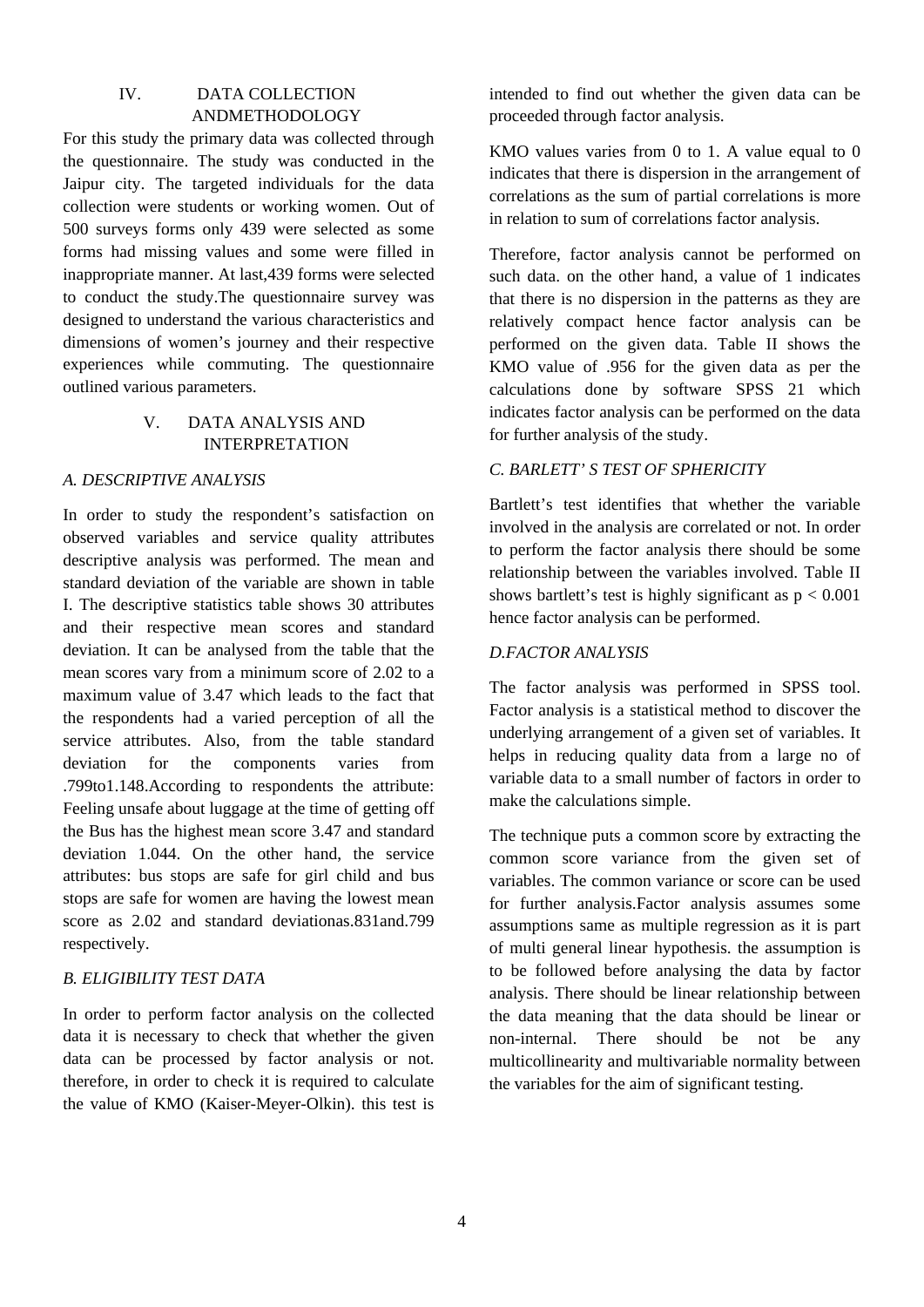## *E. PRINCIPAL COMPONENT ANALYSIS*

For extracting the factors, the method used is principal component analysis because it assumes is being assumed that the totalvariance is equal to the common variance hence there is no unique variance. The main aim of the study is to detect and calculate the score for the factors thus the analysis resulted into four factor solutions. The amount of variance explained by a given component is explained by eigen values. It can be noticed from the table that a relatively large variance is explained by the first few factors and a very low variance is explained by the other factors. For the analysis only components having high eigen values are most likely to signify the underlying factors in the data. the rest of the other components having relatively low eigen values are neglected for further analysis as they are not signifying the objective behind the 30 questions. It can be interpreted that thefour-factor explained 65.799% of the variance.

Factor 1 has the highest eigen values which is 12.095. therefore, the eigen value for factor 1 is 12.905 (43.017 %) indicates that factor 1 itself is sufficientin explaining43.017% of the total of all the factors that are affecting safety of women while using public bus transport in Jaipur city.

The total eigen values for factor 2 are 3.816 (12.721%), meaning that factor 2 explains a total of 12.721% of all the 30 total factor affecting safety of women in public bus transport. Similarly, factor 3 has eigen values 1.986 which accounts for a total of 6.619% of the total of all the 30 factors.

Similarly, factor 4 has the least eigen values which is 1.033 (3.442), which concludes that factor 4 is able to explain a total of 3.442% of all the 30 factors which affects safety of women while using public bus transport in the city of Jaipur.

Therefore, it can be interpreted that a total of four factors are useful in further analysis of the study and the rest of the factors can be neglected for further analysis.

## *F.FACTOR ROTATION*

A rotated matrix or also known as rotated factor matrix can be defined as a matrix of factor loadings for each component or variable on each factor. The factor loadings less than 0.3 have not be shown by the matrix because we set the value at 0.3 in order to simplify the data.

Table III shows the rotated component matrix for the given data which is calculated after rotation of the component matrix. It can be noticed from the table that there are four factors and their respective factor loadings. Fifteen variables load have high factor loading on factor 1 and six variables or components load highly on factor 2. Similarly, six variables load highly on factor 3 and three variables load on factor 4.

From the rotated component matrix as shown in table III it is observed that the first component is measured by the variables V5, V8, V4, V7, V6, V11, V9, V14. V12, V24. V28, V19, V23, V10 AND V29.Therefore, it can be interpreted that all these variables indicate towards a common information which can be concluded into single factor.

 The second component is measured by the variables V16, V18, V15, V17, V13 and V22. The third component is measured by the following variables V25, V26, V30, V27, V21 and V20.

Similarly, the fourth component is measured by the following variables V1, V2 and V3. After analysing all the components, it can be interpreted that all 30 variables can be grouped into four categories.

## *G. GROUPING OF VARIABLES*

# FACTOR 1-SAFETY WHILE BOARDING AND ALIGHTING

- 1. Feel unsafe of getting run over by another bus or vehicle if bus doesn't stop at the Bus Stop.
- 2. Boarding a bus is a challenge, as Buses do not stop exactly at the Bus Stop.
- 3. Many people end up with various sprains at the time of getting off the bus due to non-levelling of Bus Stops.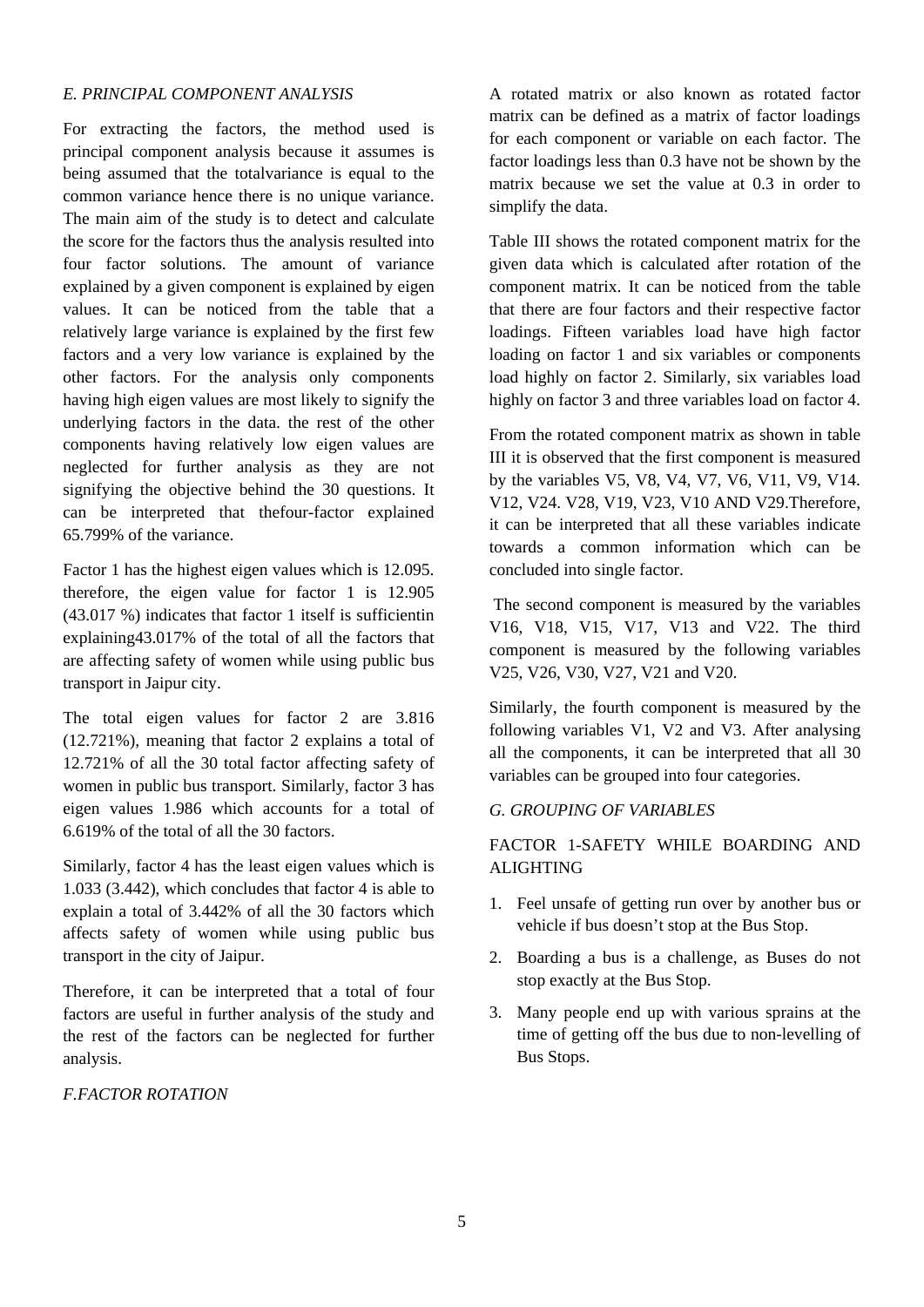- 4. Feeling unsafe about luggage at the time of getting off the Bus.
- 5. Bus hardly stops at the Bus Stop, hence feel unsafe while getting off the bus].
- 6. Feel unsafe with co passengers only.
- 7. Feel very unsafe while reaching to the door of Bus from the seat.
- 8. Crimes against women are more in empty buses.
- 9. Special seats for Females can't guarantee their safety.
- 10. Don't know how safe will be the Bus stop where I am getting down.
- 11. Crimes against women are more in overloaded buses.
- 12. Few seats should be reserved only for young mothers or elderly or physically challenged women, not for all women.
- 13. Don't know with surety if I am getting off at the right bus stop.
- 14. Feel unsafe with drivers and conductors also.
- 15. All women Bus cannot guarantee the safety of women at the Bus Stop.

#### FACTOR 2 – ACCESSIBILITY

- 1. Bus information is easily available through calls, SMS's & amp; on the Internet.
- 2. Bus stops are conveniently located.
- 3. There is proper light at Bus stops in the night.
- 4. All women Bus cannot guarantee safety of women inside the bus.
- 5. Destination Displays Systems are available inside the bus.

#### FACTOR 3 – ON BOARD SECURITY

- 1. Crimes against women can be reduced by running special buses for women.
- 2. Crimes against women are less when all get place to sit in a bus
- 3. Computerized ticketing system leaves little scope for cheating  $&$ ; bribing.
- 4. Display of information about bus time will reduce the waiting time, that in turn will reduce the crime at Bus Stop.
- 5. Drivers & Conductors are more courteous to young mothers or elderly or physically challenged women.
- 6. Drivers & Conductors are courteous.

#### FACTOR 4 – SAFETY AT THE BUS STOP

- 1. Bus stops are safe for young mothers and elderly ladies.
- 2. Bus stops are safe for girl child.
- 3. Bus stops are safe for women.

This analysis indicates that the initial questionnaire is practically composed of four factors:

Factor 1- Safety While Boarding and Alighting

Factor 2-Accessibility

Factor 3- On Board Security And

Factor 4-Safety at Bus Stop.

#### VI. CONCLUSIONS

Data from the study has shown that women commuters were unsatisfied with various parameters such as frequency, bus information, punctuality. The users were highly unsatisfied with the safety parameters especially safety at bus stops, safety while boarding and alighting, and overcrowding. On the other hand, the various service parameters such as cost, travel time. The important parameters drawn from the study are given below –

- There is need to improve infrastructure especially bus stops. The bus stops and vehicle should be designed as per women's requirements. There were also instances of unsheltered bus stops at some locations.
- The frequency of buses should be increased during the peak hours and on busy routes.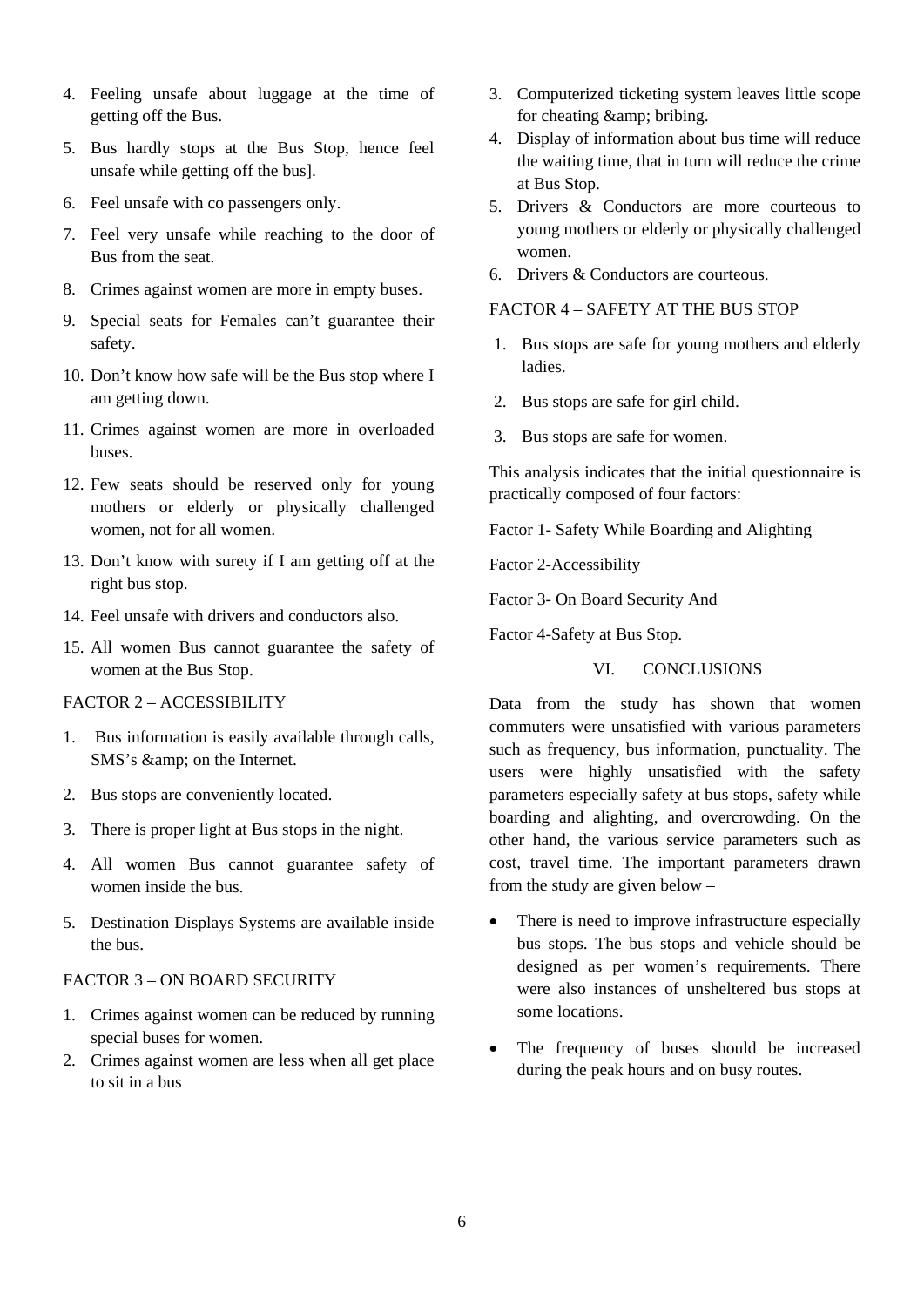- The buses should operate as per given schedule. The information should be displayed inside the bus andavailable through some services such as apps at the time of waiting.
- Boarding and alighting the vehicle was one most loaded factor as buses do not stop exactly at the stop.

#### VII. FUTURE SCOPE

For future research it is important to study how to attract more commuters towards the public transportation. By conducting various researches that could analyse what are the various parameters that make work in making public transportation work for both men and women. The same study can be taken forward and applied for other cities too. Research for the other sections of the society such as physically disable, children and elderly people can also be done.

#### REFERENCES

- [1] Pankaj Sharma, J.K. Jain and N. Srinivasa Reddy, "Analysis of Service Quality Attributes for Jaipur Urban BusTransportation"*International Journal on Emerging Technologies* **8**(1): 43-48(2017).
- [2] Hassan M N, Hawas Y E and Ahmed K," A multidimensional framework forevaluating transit service performance", *Transportation Research Part A*: *Policy andPractice* **50 (2013)**47-61.
- [3] Tiwari, G. & Jain, D. (2012)," Accessibility and safety indicators for all road users: case study Delhi BRT",Journal of Transport Geography, 22 ,87-95
- [4] Delbosc,Alexa, and Graham Currie. "Modelling the causes and consequences of perceptions of personal safety on public transport ridership." *Australian Transport Reasearch Forum.* Adelaide, Australia: http://www.patrec.org/atrf.aspx, 2011.
- [5] Babinard, Julie. *Mainstreaming Gender in Road Transport: Operational Guidance for World Bank Staff.* Washington D.C.: World Bank, 2010.
- [6] Sideris, Anastasia Loukaitou, and Camille Fink. *Addressing Women's Fear of Victimization in Transporttion Settings.* Urban Affairs Review, 2008.
- [7] Lynch, G., and S. Atkins. "The influence of personal security fears on women's travel patterns." *Transportation*, 1988.

[8] Meghna Verma, M.Manoj and NikhitaRodeja and Ashish Verma, "Service Gap Analysis of Public Buses in Bangalore with Respect to Women Safety"*Transportation Research Procedia 25 (2017) 4322–4329*.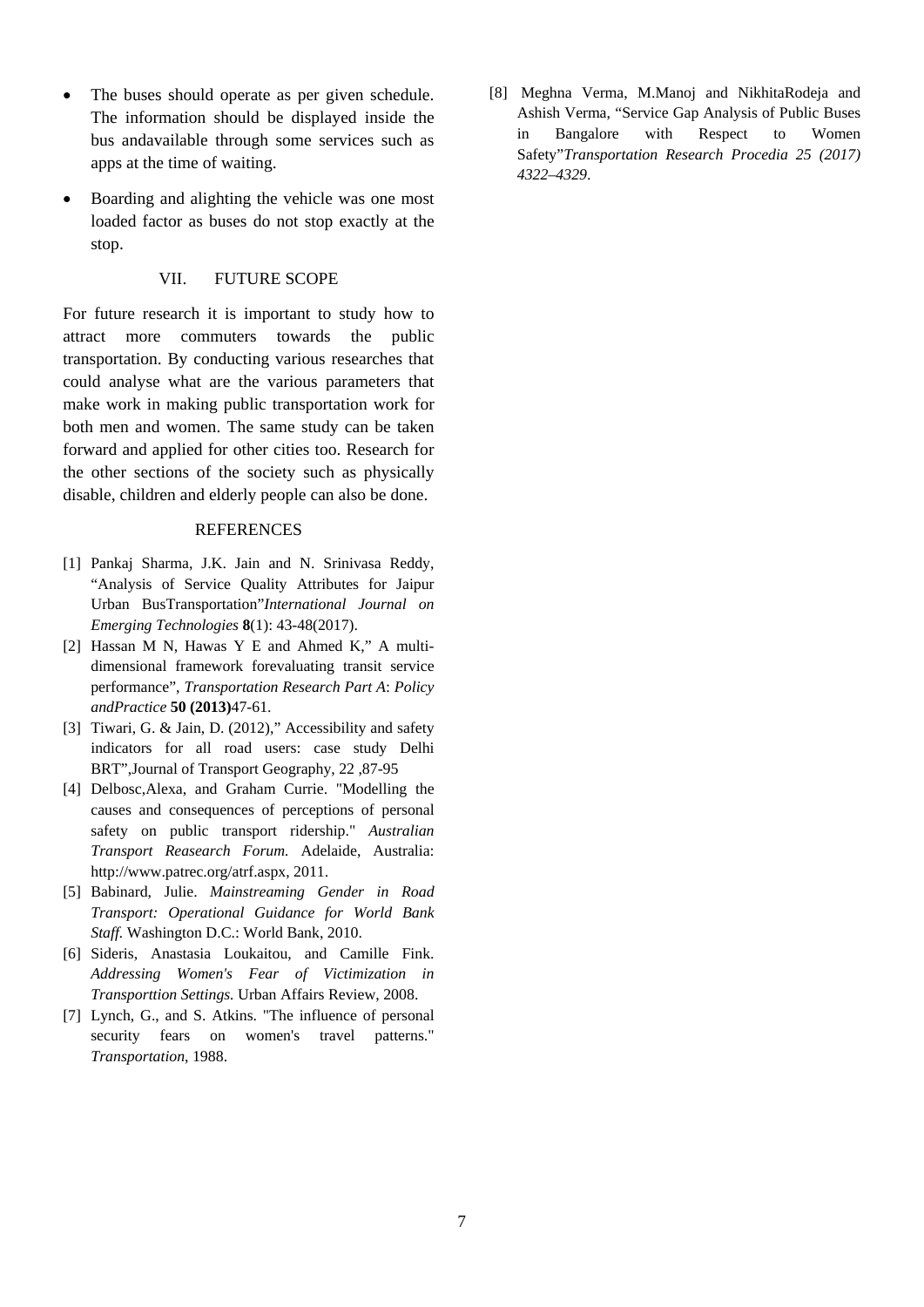# Table I

# Descriptive Statistics

|                                                                                                                       | <b>Minimum</b> | <b>Maximum</b> | <b>Mean</b> | Std.<br><b>Deviation</b> |
|-----------------------------------------------------------------------------------------------------------------------|----------------|----------------|-------------|--------------------------|
| [Bus stops are safe for young mothers and elderly ladies]                                                             | 1              | 5              | 2.05        | .799                     |
| [Bus stops are safe for girl child]                                                                                   | 1              | 5              | 2.02        | .831                     |
| [Bus stops are safe for women]                                                                                        | 1              | 5              | 2.02        | .799                     |
| [Many people end up with various sprains at the time of getting off the bus                                           |                |                |             |                          |
| due to non-levelling of Bus Stops]                                                                                    | 1              | 5              | 3.21        | .946                     |
| [Feel unsafe of getting run over by another bus or vehicle if bus doesn't<br>stop at the Bus Stop]                    | 1              | 5              | 3.40        | 1.048                    |
| [Bus hardly stops at the Bus Stop, hence feel unsafe while getting off the<br>bus]                                    | 1              | 5              | 3.47        | 1.044                    |
| [Feeling unsafe about luggage at the time of getting off the Bus]                                                     | 1              | 5              | 3.41        | 1.065                    |
| [Boarding a bus is a challenge, as Buses do not stop exactly at the Bus<br>Stop]                                      | 1              | 5              | 3.45        | 1.133                    |
| [Feel very unsafe while reaching to the door of Bus from the seat]                                                    | 1              | 5              | 3.44        | 1.053                    |
| [Feel unsafe with drivers and conductors also]                                                                        | 1              | 5              | 3.21        | 1.013                    |
| [Feel unsafe with co passengers only]                                                                                 | 1              | 5              | 3.27        | 1.014                    |
| [Special seats for Females can't guarantee their safety]                                                              | 1              | 5              | 3.30        | 1.104                    |
| [All women Bus cannot guarantee safety of women inside the Bus]                                                       | $\mathbf{1}$   | 5              | 3.03        | 1.135                    |
| [Crimes against women are more in empty buses]                                                                        | 1              | 5              | 3.44        | 1.045                    |
| [Bus stops are conveniently located]                                                                                  | 1              | 5              | 2.78        | 1.106                    |
| [Bus information - schedule & route maps are available &<br>reliable]                                                 | 1              | 5              | 2.77        | 1.117                    |
| [There is proper light at Bus stops in the night]                                                                     | 1              | 5              | 2.56        | 1.088                    |
| [Bus information is easily available through calls, SMS's & on the<br>Internet]                                       | 1              | 5              | 2.68        | 1.148                    |
| [Few seats should be reserved only for young mothers or elderly or<br>physically challenged women, not for all women] | 1              | 5              | 3.33        | 1.112                    |
| [Drivers & Conductors are courteous]                                                                                  | 1              | 5              | 3.08        | .962                     |
| [Drivers & Conductors are more courteous to young mothers or<br>elderly or physically challenged women]               | 1              | 5              | 3.31        | .983                     |
| [Destination Displays Systems are available inside the bus]                                                           | 1              | 5              | 2.80        | 1.086                    |
| [Don't know with surety if I am getting off at the right bus stop]                                                    | 1              | 5              | 3.25        | 1.000                    |
| [Don't know how safe will be the Bus stop where I am getting down]                                                    | 1              | 5              | 3.31        | .994                     |
| [Crimes against women can be reduced by running special buses for<br>women]                                           | 1              | 5              | 3.31        | 1.124                    |
| [Crimes against women are less when all get place to sit in a bus]                                                    | 1              | 5              | 3.28        | 1.064                    |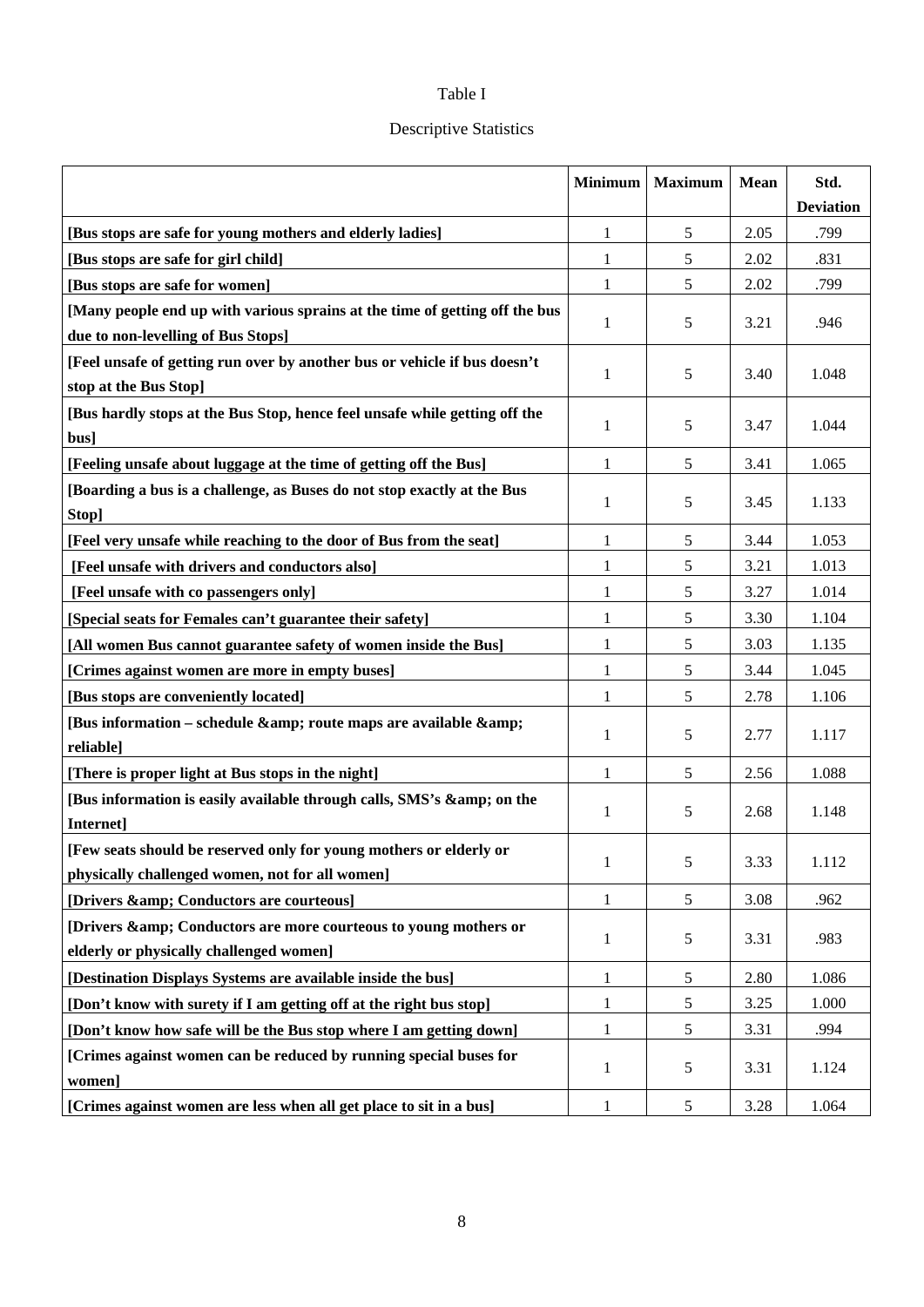| [Display of information about bus time will reduce the waiting time, that<br>in turn will reduce the crime at Bus Stop] |  | 3.20 | 1.039 |
|-------------------------------------------------------------------------------------------------------------------------|--|------|-------|
| [Crimes against women are more in overloaded buses]                                                                     |  | 3.39 | 1.077 |
| [All women Bus cannot guarantee the safety of women at the Bus Stop]                                                    |  | 3.29 | 1.071 |
| [Computerized ticketing system leaves little scope for cheating & amp;<br>bribing]                                      |  | 3.35 | 1.156 |

#### Table II

#### KMO and Bartlett's Test

| Kaiser-Meyer-Olkin Measure of Sampling Adequacy |                           | .956     |
|-------------------------------------------------|---------------------------|----------|
| <b>Bartlett's Test of Sphericity</b>            | <b>Approx. Chi-Square</b> | 9402.342 |
|                                                 | df                        | 435      |
|                                                 | Sig.                      | .000     |